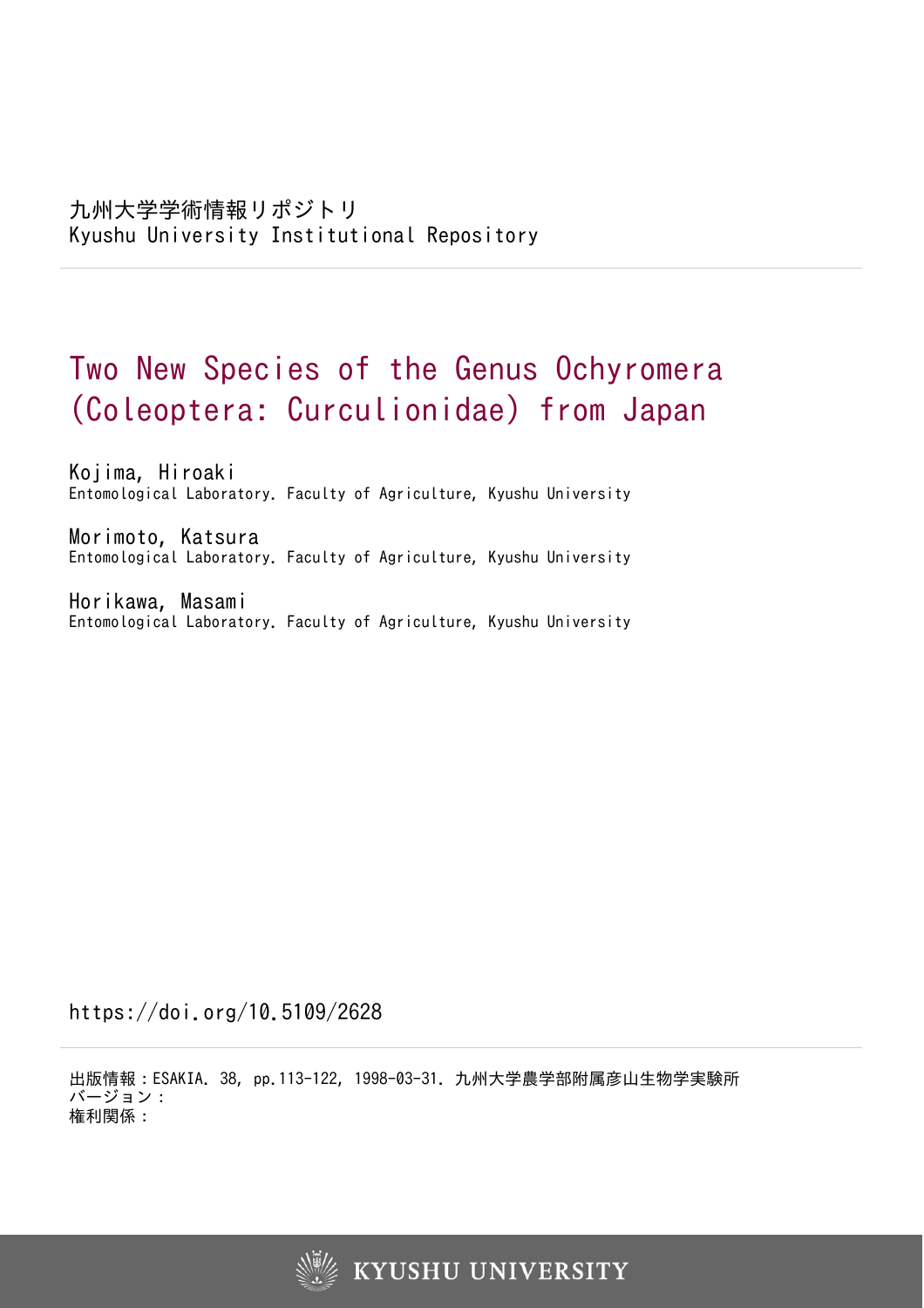# **Two New Species of the Genus** *Ochyromera* **(Coleoptera: Curculionidae) from Japan')**

**Hiroaki KOJIMA, Katsura MORIMOTO**

Entomological Laboratory, Faculty of Agriculture, Kyushu University, Fukuoka, 8 1 Z-858 I Japan

and

## **Masami HORIKAWA**

Taishoudanchi l-7-103, Harajyuku-machi, Totsuka-ku, Yokohama, 245-0063 Japan

**Abstract.** Two new species of the genus *Ochyromera* are described from Japan: 0. *pieridis* sp. n and 0. *rectirostris* sp. n. The former was captured on leaves of *Pieris japonicus* of the family Ericaceae, and the latter was collected from leaf-litter in winter, and from tree foliage by sweeping. Revised key to Japanese species is provided for including two new species.

Key words: Taxonomy, Coleoptera, Curculionidae, *Ochyromera,* new species, Japan.

## **Introduction**

The genus *Ochyromera* Pascoe comprises small to medium sized weevils characterized by the great fore femora armed each with a large triangular tooth and the antennae consisting of seven segments in the funicle. This genus belongs to the tribe Ochyromerini (=Endaeini) of the subfamily Tychiinae (Morimoto, 1962; Clark *et al.,* 1977) or Curculioninae in a broad sense of recent line (Kuschel, 1982, Zherichen & Egorov, 1990), including about 30 species from the Oriental and Far East part of the Palaearctic Regions. One species of this genus was introduced accidentally into the United States (Warner, 1961). The number of species are, however, expected to increase far more than twice according to the on-going revision of the Oriental species by the first author, and this genus will become one of the largest genera in this tribe alike the genus *Endaeus* Schoenherr.

t) Contribution from the Entomological Laboratory, Faculty of Agriculture, Kyushu University, Fukuoka (Ser. 5, No. 10).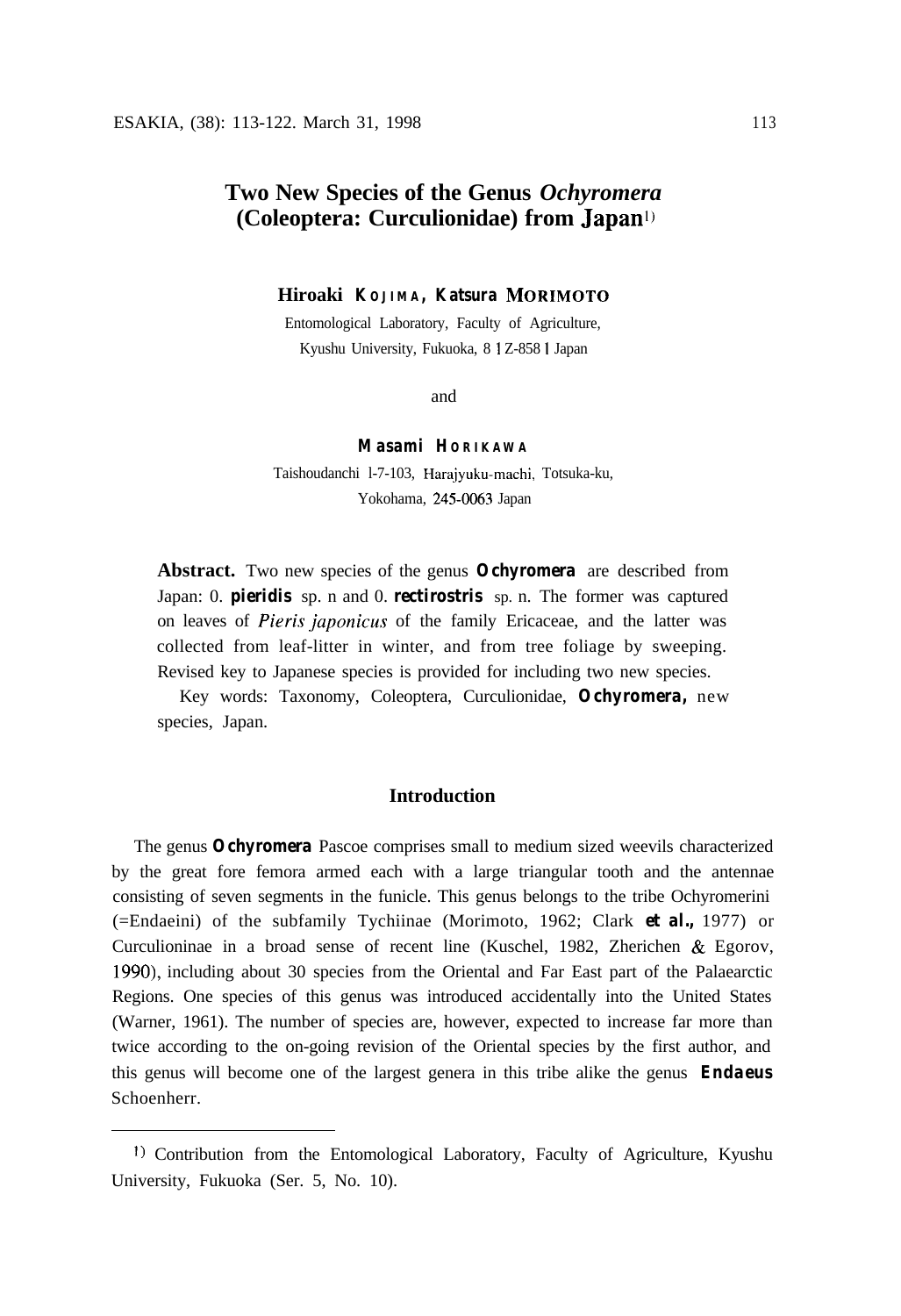## 114 H. KOJIMA. K. MORIMOTO & M. HORIKAWA

The biology of these weevils is poorly known and the only knowledge is summarized as follows. Weevils of this genus are abundant in the mountain area of warm to subtropical region in the South-east Asia. They have a wide range of host plants on records utilizing 9 genera in 6 plant families (Table l), and consistency of their association with host plants have never been observed. This feature has also been observed throughout the other genera of the tribe Ochyromerini as noted for African component (Oberprieler, 1993). The larvae of *Ochyromeru* are known to develop in various organs of living plants, such as seeds, fruit, flowers and leaves (Table 1) and pupate in the soil in the leaf-mining species as 0. *miwai,* or in the infested tissue in such seed- and fruit-feeders as 0. *suturalis*, 0. *ligustri* and *O. artocarpi.* 

Japanese fauna of this genus was rather well investigated in the recent revision of nine species (Kojima  $\&$  Morimoto, 1996), but two additional new species were recently obtained, one on the leaves of *Pierisjaponicus* by the third author and the other from leaflitter in winter, and from tree foliage by Mr. Kannô. The discovery of the former new species on *P. japonicus* is unexpected because this tree is common and well explored by many coleopterists especially in the central part of Japan around the type locality.

| Plants                                                                          | Larval host | Adults collected on |
|---------------------------------------------------------------------------------|-------------|---------------------|
| <b>PODOCARPACEAE</b>                                                            |             |                     |
| Podocarpus macrophylla --------- 0. japonicus (flc) ---------- 0. japonicus     |             |                     |
| MORACEAE                                                                        |             |                     |
| Artocarpus integrifolia----------- 0. artocarpi (f)                             |             |                     |
|                                                                                 |             |                     |
| <b>THEACEAE</b>                                                                 |             |                     |
|                                                                                 |             |                     |
| <b>ERICACEAE</b>                                                                |             |                     |
|                                                                                 |             |                     |
| <b>EBENACEAE</b>                                                                |             |                     |
| Diospyroskaki -------------------- O. miwai (1) ----------------- O. miwai      |             |                     |
| <b>OLEACEAE</b>                                                                 |             |                     |
| Fraxinus lanugirosa -------------- 0. suturalis $(s)$ ------------ 0. suturalis |             |                     |
| Ligustrum japonicum ------------ 0. ligustri $(s)$ -------------- 0. ligustri   |             |                     |
|                                                                                 |             |                     |
|                                                                                 |             |                     |
|                                                                                 |             |                     |

**Table 1.** Summary of host plants of the genus *Ochyromera\*.* Abbreviations used in this table are as follows: flower cone (flc), leaf (I), seed (s) and fruit (f).

\*Data developed from: Marshall (1926), Miwa (1940), Warner (1961) and Kojima & Morimoto (1996) except 0. *pieridis. 0. horikawai* and 0. *bryanti* from present study.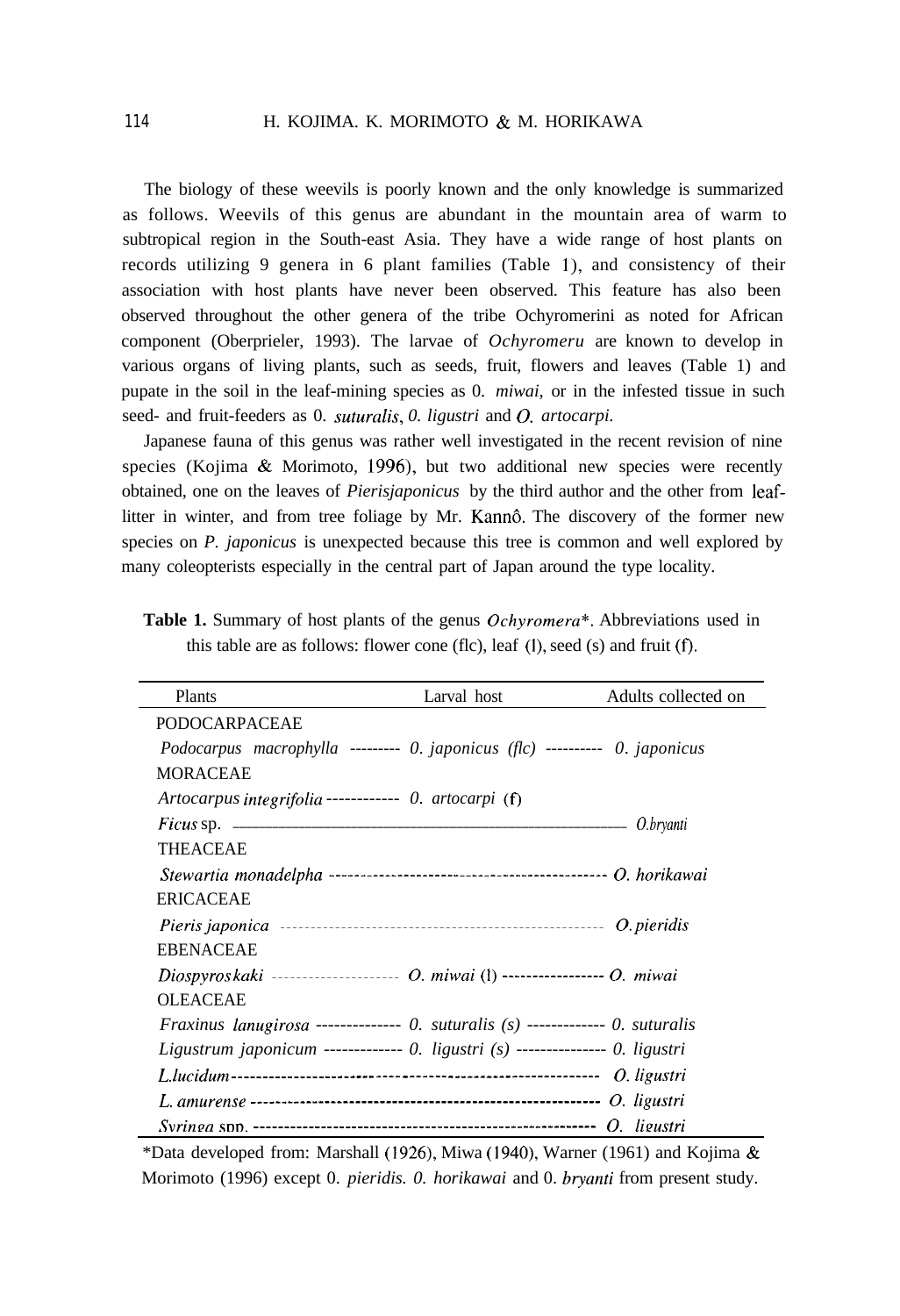Terminology in this work is mostly of ordinal usage except the dorsal arm providing attachment of gland of spermatheca called as *ramus* followed after Spett & Lewitt (1928) and *rectal ring (fig.* 15, rr) is used in illustration for rectal sclerite followed after Kuschel (1964). In most species of *Ochyromera* as well as other members of Ochyromerini, the bursa copulatrix is more or less sclerotized on ventral wall as termed here *hursa copulatrix patch* (fig. 14, bcp), for the first time.

#### **Descriptions of new taxa**

## *Ochyromera pieridis* Kojima & Morimoto, sp. nov. (Figs. l-3, 16, 17)

**Female.** Length: 3.2-4.3 mm. Derm reddish brown, antennae and legs a little paler, metasternum and most ventral sclerites blackish; clothed with fine recumbent setae.

Head densely and finely punctate; forehead between eyes about half as wide as base of rostrum, with median fovea. Eyes weakly convex from outline of head. Rostrum <sup>1</sup> . l- 1.2 times as long as pronotum, arcuate; dorsum parallel-sided from base to antenna1 insertion, and then weakly widening toward apex. Antennae inserted a little before middle of rostrum; scape barely not reaching eye when retracted, as long as total length of funicle; funicle with first segment as long as second, third 3/5 times as long as second, fourth to seventh subequal in length, a little shorter than third, seventh almost as long as broad; club twice as long as broad.

Prothorax 1.1-1.2 times as wide as long, rounded laterally, widest a little before middle, shortly subparallel-sided to apex from subapical constriction; dorsum with small punctures, punctures becoming weaker anteriorly, interspace between them finely and densely punctured, each small puncture bearing a subrecumbent stouter setae and each fine one bearing a fine recumbent seta. Scutellum tongue-shaped, a little longer than broad. Elytra 1.6 times as long as wide, widest in middle or often a little behind middle; striae densely punctate and weakly impressed; intervals much wider than striae, weakly convex, each interval arranged with a row of subrecumbent stouter setae in middle. Pygidium exposed obliquely in apical part. Legs with fore femora armed with a usual triangular tooth, with erect setae beyond it; fore tibiae curved on basal 2/3 and dilated internally on apical l/3.

Prosternum with coxae located on middle, submarginal sulcus very close to anterior margin of coxae.

Stemite 8 with apodeme long. Spermatheca with distinct ramus.

## *Male.* Unknown.

*Materials examined.* Holotype, female (Type No. 3071, Entomol. Lab., Kyushu Univ.), JAPAN, Honshu, Kanagawa Pref., Hakone-machi, Oowakudani, 13.viii.1997, M. Horikawa leg. Paratypes. JAPAN: Honshu. 1 female, same locality as the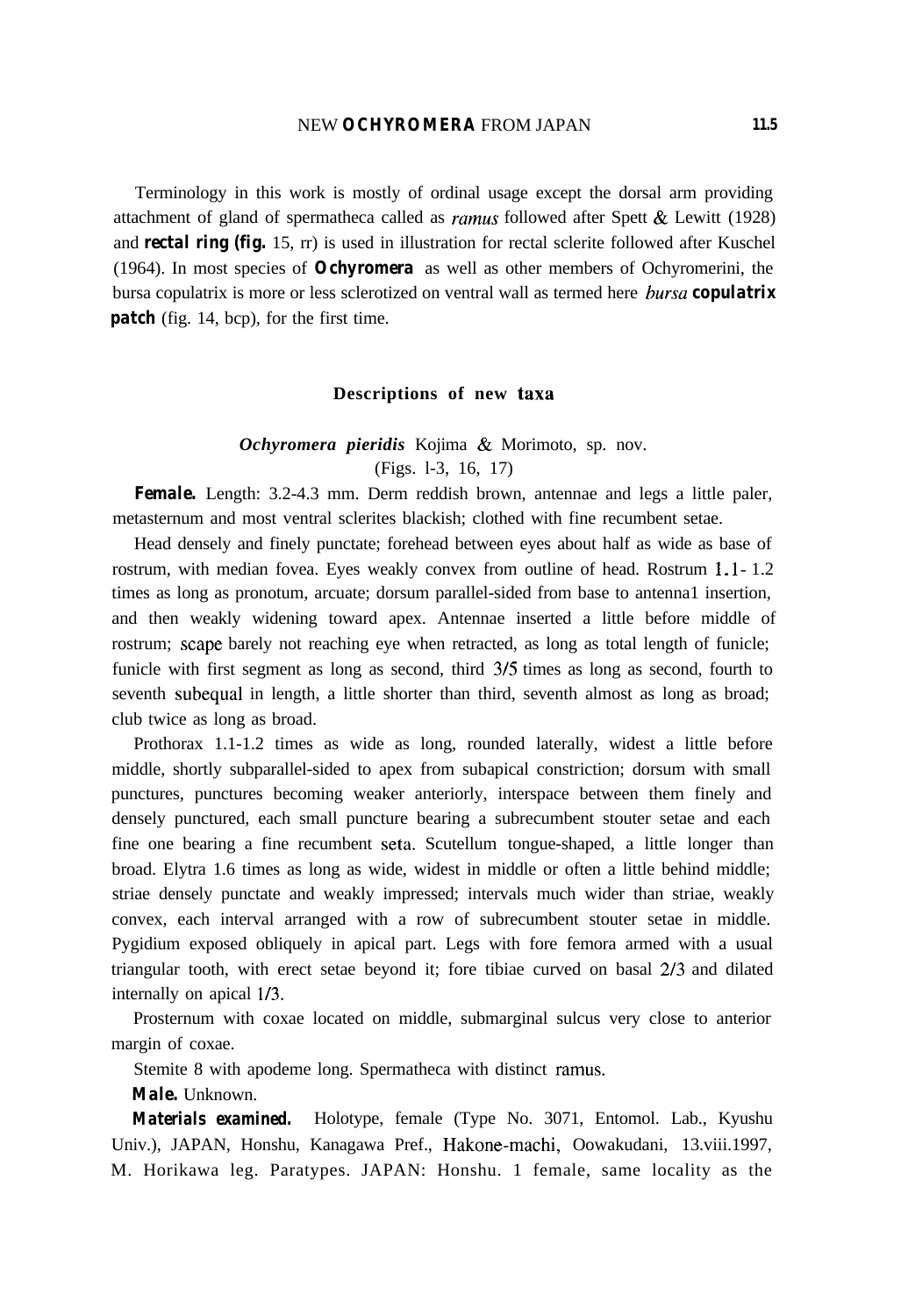

**Figs. 1-3.** *Ochyromera pieridis* sp. n., female.- 1, Habitus; 2, head, lateral view; 3, fore femur and tibia. Scales line  $= 1$  mm for fig. 1 and 0.5 mm for figs  $2 \& 3$ .

holotype, 1. viii. 1997, M. Horikawa leg. 7 females, same data as the holotype. Shikoku. 1 female, Ehime Pref., Kajigamori-rindô, Nanokawagoe, 20. vii. 1997, K. Kume leg.

*Distribution.* Japan (Honshu, Shikoku).

*Biological note.* The third author found these weevils on the leaves of *Pierisjuponicus* (Asebi in Japanese) of the family Ericaceae, but this plant was not confirmed to be host of this species.

*Comments.* This species is very similar to 0. *binotutu* Kojima & Morimoto from Japan, but distinguishable from it by the slenderer proportion of body form and the absence of a pair of flecks on basal parts of elytra. The latter feature is present even in the teneral adult materials of 0. *binotutu* as far as we examined.

By the present discovery of this species, four species of congener, 0. *binotutu* Kojima & Morimoto, 0. *hirumursui* Kojima & Morimoto, 0. *horikuwui* Kojima & Morimoto and 0. *pieridis* sp.n., are known to occur around the Hakone area, Honshu distinct of Japan. They are considered to be related to each other by having the following common features: derm reddish to yellowish brown, the length of rostrum different in sexes, longer than pronotum in female and antennae with 2nd funicular segment almost as long as 1st. The former three species have also been known from Kii Peninsula of Honshu and Shikoku,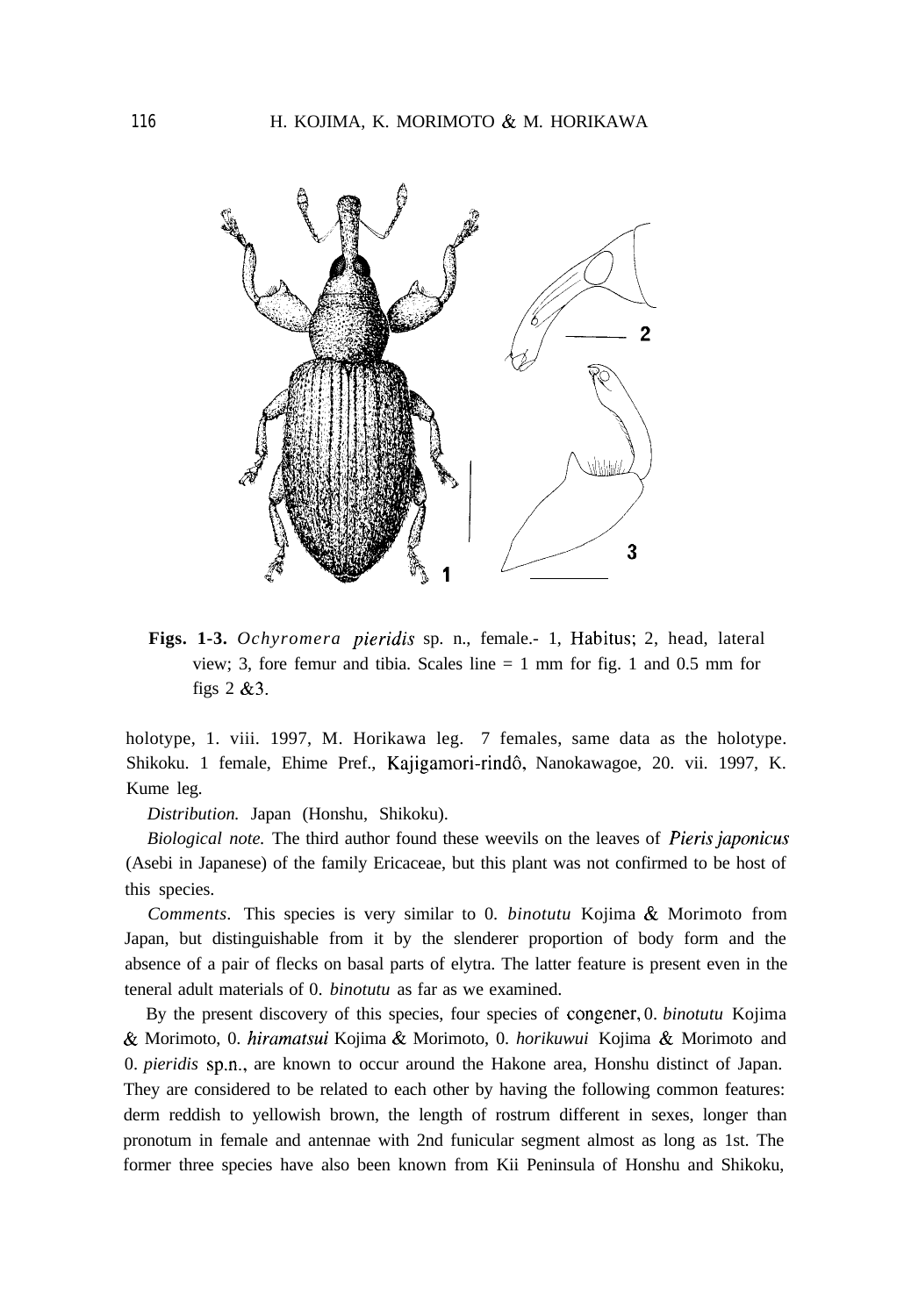and the third species also from Kyushu in addition. Therefore, present new species will be discovered another areas because *Pieris juponicus* has wide distribution in southern Japan.

# *Ochyromera rectirostris* Kojima & Morimoto, sp. nov. (Figs.4-7, 8- 15)

*Male.* Length: 2.7-3.1 mm. Integument dark brown, tibiae often paler, antenna1 scape and funicle, and tarsi yellowish brown; clothed with fine recumbent brownish to dark setae.

Head finely punctate; forehead between eyes a little narrower than half as wide as base of rostrum. Eyes oblong-ovate, weakly convex from outline of head. Rostrum robust, dorsal contour weakly curved and ventral one straight, tapered anteriorly in lateral view, a little shorter than pronotum; dorsum with five rows of carinae, of which median one ending a longitudinal fovea just before middle; antennal scrobe contiguous on ventral, forming distinct ridge, which extends anteriorly, in middle. Antennae inserted a little before middle of rostrum; scape reaching eye when retracted, a little longer than total length of funicle; funicle with first segment twice as long as broad, second a little shorter



**Figs. 4-7.** *Ochyromera rectirostris* sp. n. - 4, Habitus; 5, 6, head, lateral view (5, female; 6, male); 7, fore femur and tibia. Scales line  $= 1$  mm for fig. 4 and 0.5 mm for figs 5-7.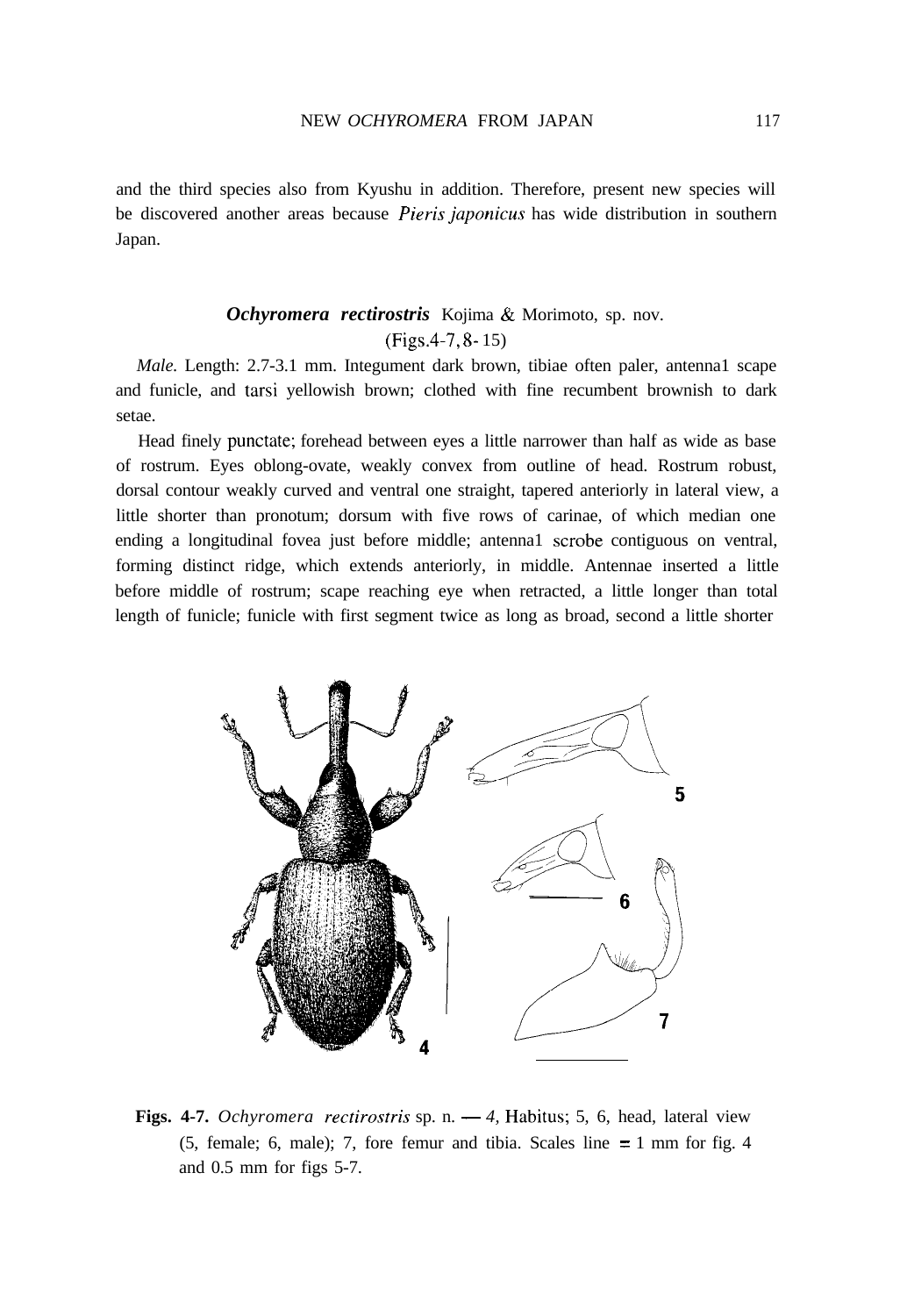than first, third and fourth subequal in length, 3/5 times as long as second, five to seventh progressively become long, seventh longer than broad; club about twice as long as broad.

Prothorax a little wider than long, widest at basal l/3, with subapical constriction faintly; dorsum punctate weakly, punctures becoming smaller anteriorly, interspace between them finely punctate, each puncture bearing a subrecumbent stouter seta and each fine one bearing a fine recumbent seta. Scutellum tongue-shaped, a little longer than wide, clothed with greyish setae. Elytra 1.5 times as long as wide, widest in middle; striae subconfluently punctate and weakly impressed; intervals much wider than striae, flat; each interval arranged with a row of subrecumbent dark stouter setae in middle. Pygidium exposed in apical part. Legs with fore femora armed with a usual triangular tooth, with erect setae beyond it; fore tibiae curved on basal half and dilated internally on apical half.

Prosternum with coxae located a little behind middle, submarginal sulcus closer to anterior margin of prosternum than that of coxae. Venter with basal two ventral sclerites faintly depressed in middle, fifth much densely pubescent than those of preceding two sclerites in middle.

Aedeagus with paired spiculate sclerites and a long flagellum bistalked at base in internal sac.

*Female.* Length: 3.2-3.8 mm. Like the male except eyes hardly convex from outline of head, rostrum longer than pronotum  $(13: 10)$ , nearly straight in profile, antennae with first funicular segment a little more than twice as long as broad, venter with basal two ventral sclerites not depressed in middle, fifth evenly clothed with setae as preceding two ones. Sternite 8 with apodeme a little longer than bladal part. Spermatheca with ramus indefinitely.

*Materiuls exnmined.* Holotype, female (Type No. 3072, Entomol. Lab., Kyushu Univ.), JAPAN, Honshu, Mie Pref., Kisei-chô, Nishiki, 1. ii. 1997, K. Kannô leg. Paratypes. JAPAN: Honshu. 1 male, same data as holotype. 1 male and 2 females, Mie Pref., Owase-shi, Mikizaki, 3. xi. 1997, K. Kannô leg.

*Distribution.* Japan (Honshu: Mie Pref.).

*Biological notes.* Mr. Kannô obtained some of these weevils from leaf-litter. They are considered to be overwintered adults since they were collected in winter season, in February. He also collected this species from tree foliage by sweeping, but the host plant is unknown.

*Comments.* This new species is somewhat similar to the preceding new species, but the color is darker than 0. *pieridis,* antenna1 scape is longer than funicle and second funicular segment is shorter than first. The hardly curved rostrum and median carina between antenna1 scrobes on ventral side are characteristic among congeners.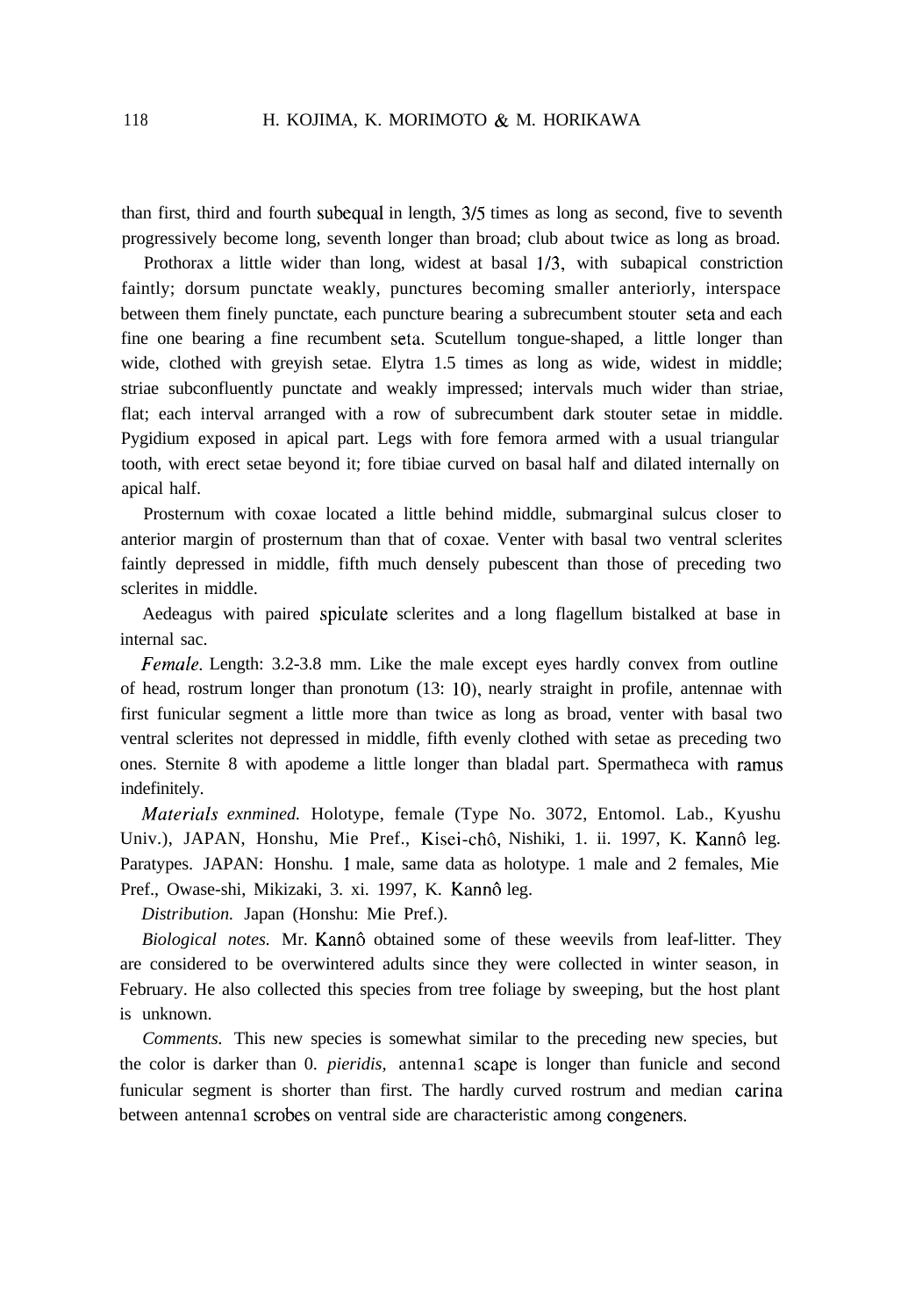

Figs. 8-17. Male and female genitalia.  $-$  S-15, *Ochyromeru rectirostris* sp. n.; 16, 17, 0.  $pieridis$  sp; 8, 9, aedeagus (8, dorsal; 9, lateral); 10, sternites 8 and 9, male; 11, tegmen; 12, 16, spermatheca; 13, 17, sternite 8, female; 14, ovipositor (bcp: bursa coplatrix patch); 15, rectal ring (IT). Scale lines = 0.25 mm.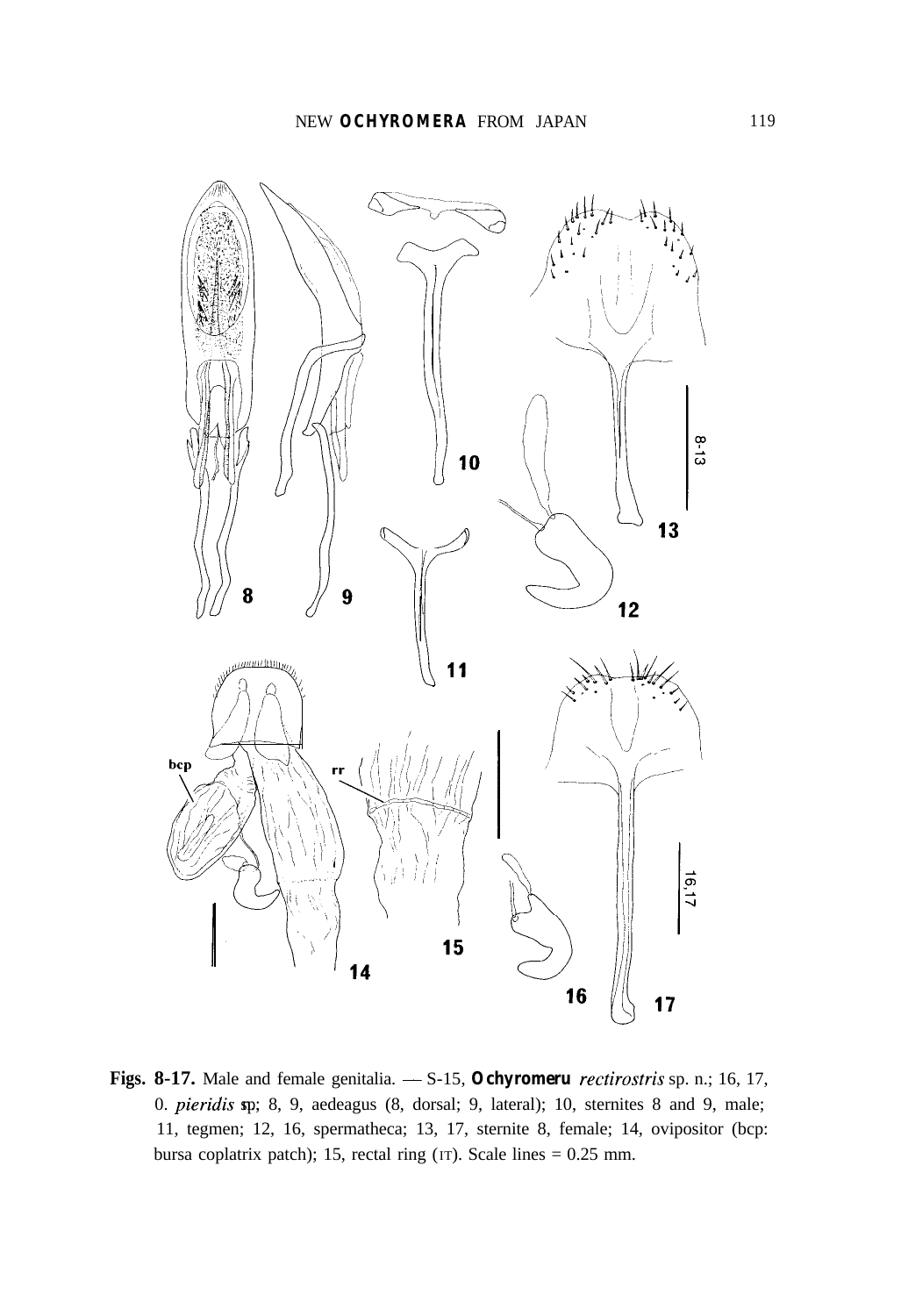#### **Revised key to the** *Ochyromera* **from Japan**

- l(8): Rostrum robust, not longer than pronotum in both sexes. Antennae with scape shorter than total length of funicle.
- 2(7): Integument reddish to dark reddish brown, antennae and legs a little paler, immaculate.
- 3(4): Rostrum nearly straight in profile. Antenna1 scape very short, nearly as long as basal three segments of funicle combined. Fore tibiae evenly curved and hardly dilated internally toward apex, and sharply angulated at inner apical corner. Length: 2.6-3.0 mm. Japan (Ryukyus).
- . . . . . . . . . . . . . . . . . . 0. *ryukyuensis* Kojima & Morimoto 4(3): Rostrum curved in profile. Fore tibiae more or less dilated internally.
- 5(6): Fore tibiae dilated internally on apical half. Elytra with intervals arranged with a row of a little longer setae in middle. Length: 2.6-3.0 mm. Japan (Honshu, Kyushu). . . . . . . . . . . . . . . . . . . . . . . . . . . . . . . . . . . . . . . 0. *nipponica* Kojima & Morimoto
- 6(5): Fore tibiae dilated internally near apex. Elytra with intervals arranged with a row of conspicuous, subrecumbent longer and stouter setae in middle. Length: 2.8-3.3 mm. Japan (Honshu, Shikoku). . . . . . . 0. *hirsutu* Kojima & Morimoto
- 7(2): Integument yellowish brown, with a dark median stripe along suture and pair of dark postmedian flecks on elytra. Length: 2.7-2.9 mm. Japan (Honshu, Kyushu). . . . . . . . . . . . . . . . . . . . . . . . . . . . . . . . . . . . . . . . . . . . . . . . . . . . . . 0. *juponica* (Roelofs)
- 8( 1): Rostrum usually slender, at least longer than pronotum in female.
- 9( 10): Fore tibiae hardly dilated internally toward apex, which is rounded at inner apical corner. Prothorax distinctly transverse, about 1.5 times as wide as long. Integument dark brown in colour, without maculation. Length: 3.7-4.5 mm. Japan (Ryukyus), Taiwan. . . . . . . . . . . . . . . . . . . . . . . . . . . . . . . . . . . . . . . . . 0. *miwai* KBno
- lO(9): Fore tibiae more or less dilated internally. Prothorax normally transverse, usually less than 1.3 times as wide as long.
- 1 1( 14): Antenna1 scape longer than total length of funicle. First funicular segment longer than the second.
- 12(13): Fore femora constricted near base. Rostrum arcuately curved. Integument yellowish brown, with a dark median stripe on pronotum and elytra along suture, and three pairs of patches on elytra. Elytra oblongate, 1.6- 1.7 times as long as wide, subtruncate at apex. Length: 3.3-4.9 mm. Japan (Hokkaido, Honshu, Sado I., Kyushu, Tsushima), Russian Far East, Taiwan.

. . . . . . . . . . . . . . . . . . . . . . 0. *suturulis* Kojima & Morimoto

13(12): Fore femora not constricted near base. Rostrum nearly straight (female) or weakly curved in dorsal contour (male). Integument dark brown, immaculate. Elytra not oblong-ovate, 1.5 times as long as wide, rounded at apex. Length: 2.7-3.4 mm. Japan (Honshu). . . . . . . . . . . . . . . . . . . . . . . . . . . . . . 0 . *rectirostris* sp. n.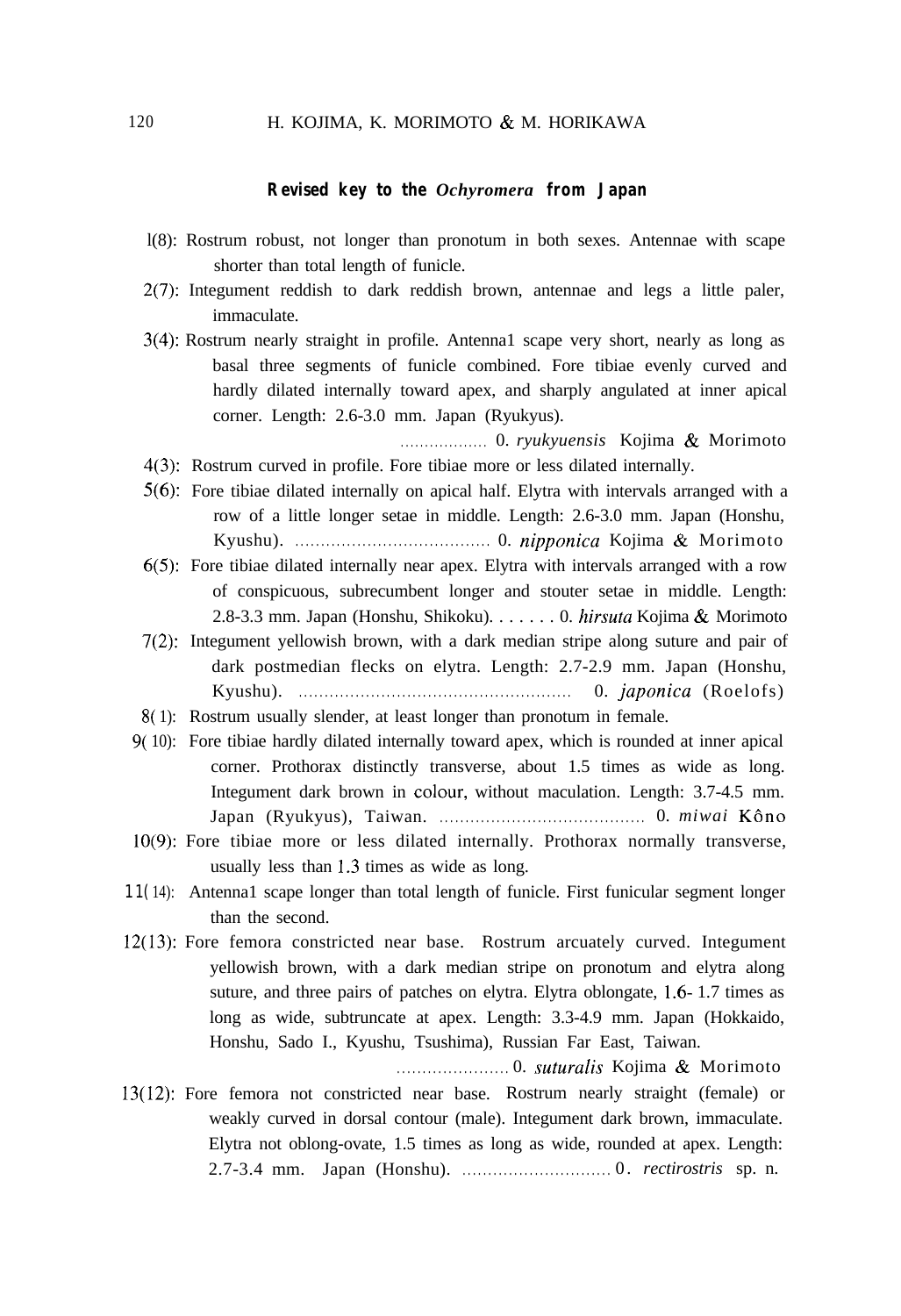- 14( 11): Antenna1 scape as long as or a little shorter than total length of funicle. First funicular segment as long as the second.
- 15(20): Fore tibiae dilated internally near apex.
- 16( 17): Body proportionally slender, elytra oblong-ovate, 1.6 times as long as wide. Integument reddish brown, without maculation. Length: 3.2-4.3 mm. Japan (Honshu, Shikoku). . . . . . . . . . . . . . . . . . . . . . . . . . . . . . . . . . . . . . . . . . . . . . . 0. *pieridis* sp. n.
- 17(16): Body ovate, elytra usually 1.5 times as long as wide. Integument with maculation.
- 18( 19): Integument yellowish brown, elytra with a little dark median stripe along suture. Length: 2.4-3.3 mm. Japan (Honshu, Kyushu).

. . . . . . . . . . . . . . . . . . . . . 0. *horikawai* Kojima & Morimoto

19( 18): Integument reddish brown, elytra with a pair of dark flecks at basis of fourth and fifth intervals. Length: 4.0 mm. Japan (Honshu, Shikoku).

.,..................... 0. *hinotutu* Kojima & Morimoto

20(15): Fore tibiae dilated internally a little beyond middle. Body proportionally slenderer, elytra 1.65 1.70 times as long as wide. Pronotum with a pair of dark longitudinal stripes and elytra with characteristic maculation. Length: 2.9-3.8 mm. Japan (Honshu). . . . . . . . . . . . . . 0. *hirumutsui* Kojima & Morimoto

#### Acknowledgements

We wish to express our special thank to Messrs. K. Kannô and K. Kume for their kindness on sending us materials. Kojima also thanks Prof. J. Yukawa and Assoc. Prof. 0. Tadauchi, Entomological Laboratory, Kyushu University for their continuous guidance. This work is supported by a Grant-in-Aid from the Ministry of Education, Science, Sports and Culture, Japan and fund from the Japan Society for Promotion of Science for Japanese Junior Scientists (to Kojima).

## References

- Clark, W. E., D. R. Whitehead & R. E. Warner, 1977. Classification of the weevil subfamily Tychiinae, with a new genus, new combination, and new synonym in Lignyodini (Col., Curc.). *Coleopt. Bull.*, **31**(1): 1-18.
- Kojima, H. & K. Morimoto, 1996. The tribe Ochyromerini (Coleoptera, Curculionidae) of Japan II. Genus *Ochyromeru* Pascoe. *Jpn. J. Ent., 64(3): 570-586.*
- Kuschel, G., 1964. Insects of Campbell Islands. Coleoptera: Curculionidae of the subantarctic islands of New Zealand. *Pac. Ins. Monogr., 7: 416-493.*